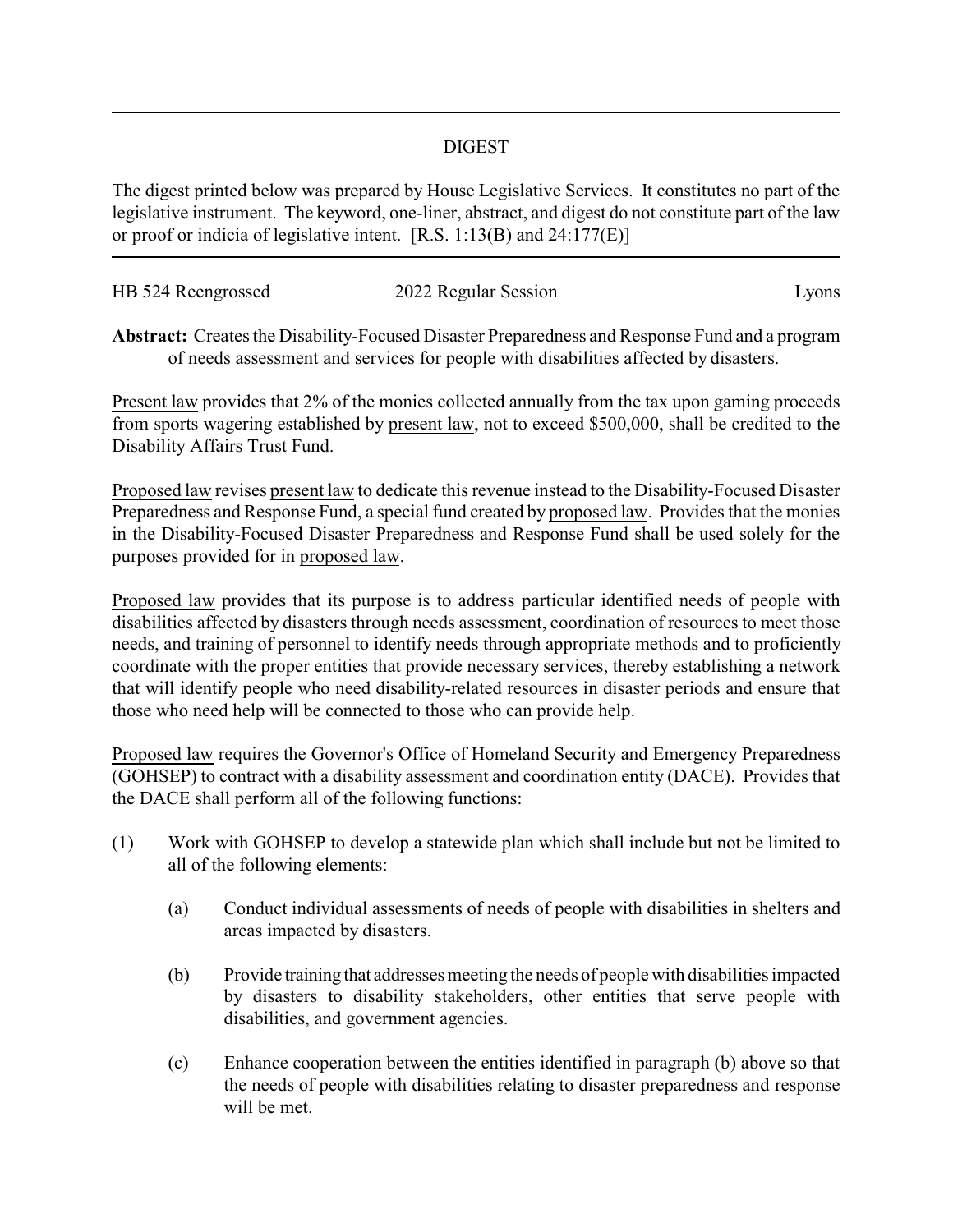- (d) Where necessary, directly meet the needs of people with disabilities impacted by disasters.
- (2) Administer the initial implementation of the statewide plan.
- (3) Administer the statewide plan on an ongoing basis.
- (4) Conduct individual needs assessments for people with disabilities.
- (5) Coordinate with state and local governmental entities, disability stakeholders, and affected individuals with disabilities or their representatives to meet individual needs identified in assessments.
- (6) Directly meet the needs of people with disabilities impacted by disasters in instances in which no other option for furnishing of such assistance is available.
- (7) Provide necessary training to persons, entities, and government agencies that serve people with disabilities in order to meet the needs of people with disabilities that are impacted by disasters.
- (8) Maintain staffing necessary to administer the statewide plan.
- (9) Collect data relative to the activities conducted pursuant to proposed law and provide an annual report to GOHSEP.

Proposed law sets forth minimum qualifications that the director of the DACE must possess.

Proposed law requires GOHSEP to seek federal reimbursement for eligible disaster-related expenses incurred in the provision of resources and services to people with disabilities affected by disasters as authorized by the provisions of this Section. Authorizes GOHSEP to enter into any type of agreement with the DACE as necessary for the purpose of securing federal reimbursement for eligible disaster-related expenses.

Proposed law authorizes GOHSEP to utilize no more than 3% of the monies annually deposited into the Disability-Focused Disaster Preparedness and Response Fund pursuant to proposed law for administrative costs, including costs of grant administration.

Effective upon appropriation of funds by the legislature.

(Amends R.S. 27:625(G)(5) and R.S. 29:726.6(Section heading); Adds R.S. 29:726.7)

## Summary of Amendments Adopted by House

The Committee Amendments Proposed byHouse Committee on Appropriations to the engrossed bill: